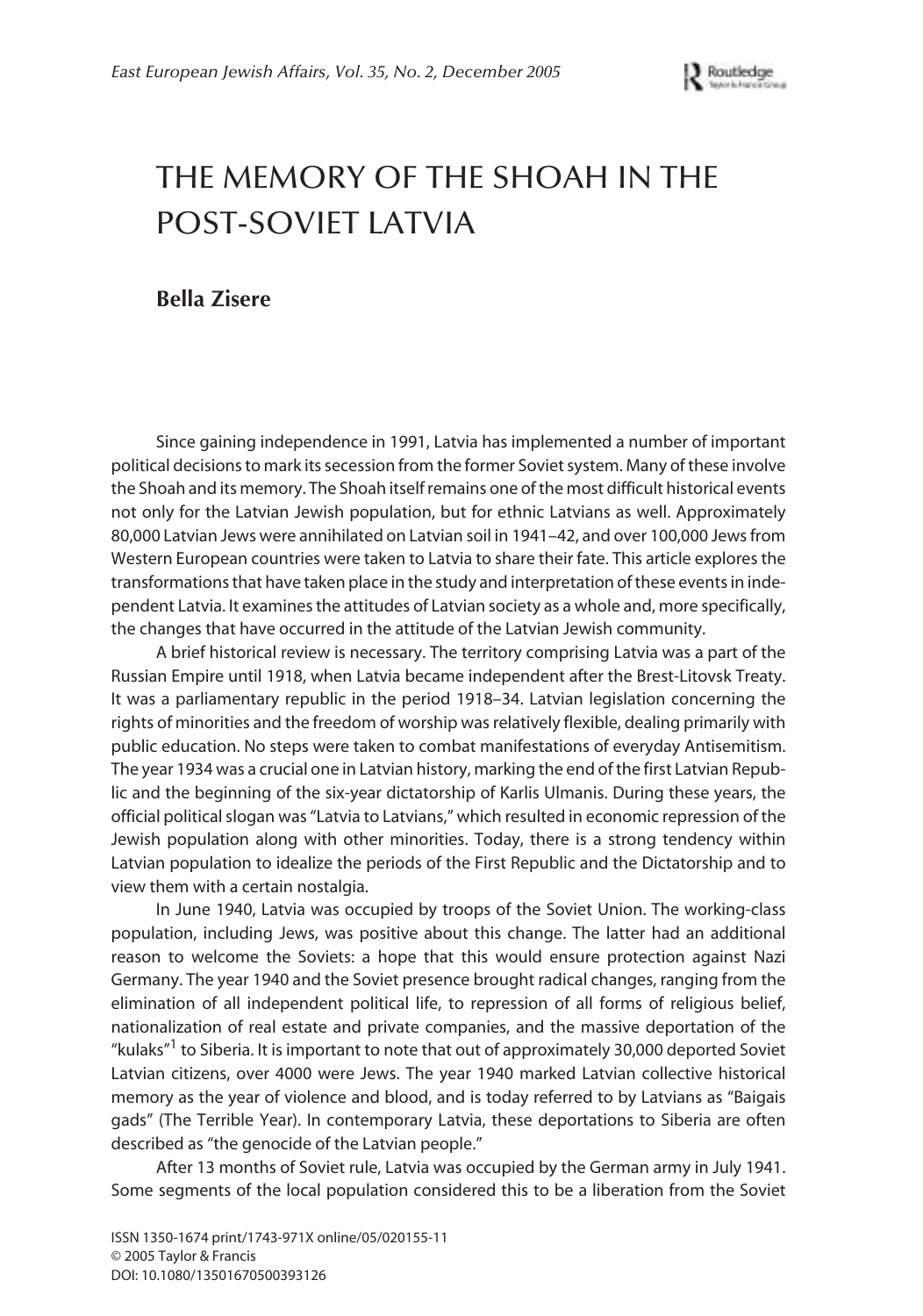regime and welcomed the Nazis. After the Red Army fled, many Latvians joined the Latvian police. The far-right group Perkonkrusts (originally established in the early 1930s by Latvian ultra-nationalistic young intellectuals, and officially outlawed after 1934) and the group Araja brigade volunteered to help the Germans to solve the Jewish question in Latvia.

As far as the extermination of the Jewish population is concerned, what happened was not very different from the typical scenario in many other Eastern European countries. In the first days of the war, Jews, mostly men, in Riga and in many smaller towns were taken away by the Latvian police. Many of them were murdered in the Riga prison. A few months later, ghettos were created in Riga and in other Latvian cities, such as Daugavpils and Libau (Liepaja). People from smaller villages were either taken to these ghettos or murdered in the nearby forests. Most of the Latvian Jewish population was annihilated during the *Aktionen* (collective killings) in 1941 and early 1942. By the end of 1941, the Jewish population was reduced to 6000 at the most.<sup>2</sup> By November 1943, when the Latvian ghettos were liquidated, the remaining 4550 Latvian and 7784 Central and Western European Jews were transferred to the central concentration camp Kaiserwald Riga. $3$  Many young "productive" Jews were placed into work camps in Latvia and Estonia, such as AEG, Lenta, and Nereda. Between September and October 1944, when the Red Army was approaching Latvian territory, the remaining Jews were evacuated by the Germans. Some were taken to Hamburg or to Liepaja, but most people were shipped from Riga to Danzig and then to German camps, notably Stutthof.<sup>4</sup> From there, some of them were taken to work in German work camps, and others were directed to other camps. The few survivors, who numbered around 1000, either escaped from the death marches or were liberated by the Allies in the spring of 1945.

During the decades of Soviet occupation, the memory of the Shoah was a suppressed subject, which was never publicly evoked in Latvia. Those rare memorials which were erected on the sites of mass killings were dedicated "To the victims of the fascist barbarity," even when the majority of the victims were Jews. Thus, no opportunity was given for a specific Jewish tragedy to occupy a space in the Soviet collective memory. Instead, official politics insisted on glorifying generic "Soviet" heroes, in the person of partisans and the Red Army. Yet for Jews the memory of the war and the Shoah became a crucial element of their identity. In the 1970s, many Jews associated the authorities' reluctance to recognize the Shoah with their refusal to deliver exit visas to Jews; taken together, this provoked an even stronger desire for emigration. Regular memorial gatherings in Rumbula (the site of the murder of approximately 25,000 Jews from the Riga ghetto) attracted a growing number of Latvian Jews, despite the threat that such participation presented to the tranquillity of their professional and private lives.

Since the fall of the USSR and the opening of many Soviet-era archives in Latvia, it has become apparent that the only aspect of the Shoah legacy to which the Soviet authorities paid some attention was hunting down and condemning Nazi collaborators, whose number in the Baltic countries was quite significant.

#### **Post-Communist Latvia**

Today's Latvia would appear to be completely different from the Latvia of the Soviet era. On the one hand, the Shoah is no longer repressed. Indeed, it has been officially recognized as part of Latvian history, and new memorials have been erected all over the Republic. July 4 was proclaimed "Holocaust Victims' Remembrance Day," and on that day leading articles about the Latvian Shoah feature in national newspapers. At the same time,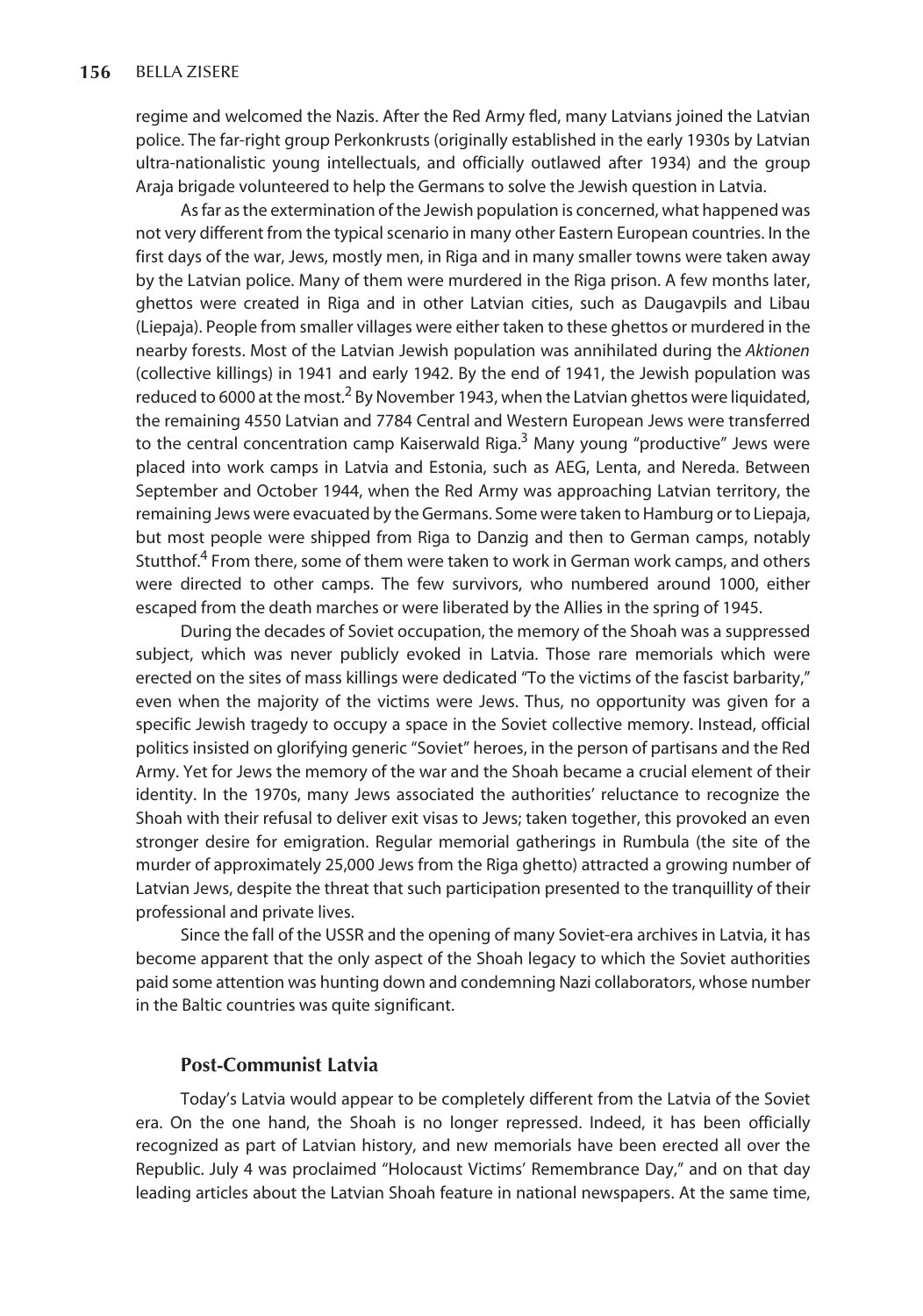the question of collaboration remains a problematic issue. In particular, Efraim Zuroff, the director of the Simon Wiesenthal Center in Los Angeles, who is currently trying to find surviving Nazi collaborators in post-Soviet countries, has stated that he encounters strong resistance and negative attitudes from the local population in Latvia.

The Latvian government, conscious of the image of the country on the international scene and in particular in the European Union, has undertaken a number of measures to ensure Shoah recognition in Latvia. It has undeniably increased the level of overall awareness of Latvians regarding the Shoah. Except for a small percentage of far-right nationalists, the Latvian population does not contest the Jewish genocide, at least publicly.

Since the fall of the USSR, a number of Latvian scholars have published works on this issue. Many of them target mainstream readers, while some present a more academic and scientific analysis.<sup>5</sup> Annual conferences, such as "Jews in the Changing World" and "Symposium of the Commission of the Historians of Latvia," pay much attention to shedding light on the Shoah in Latvia. Nevertheless, during field studies, we discovered that many Latvians are reluctant to accept the officially acknowledged version of what happened in Latvia during the Second World War. Moreover, the great majority of Latvian civil society, often including the intelligentsia, is still prisoner to numerous stereotypes and omissions regarding Latvian history. What are some of the elements that slow down Holocaust recognition within Latvian society and create a clash between the Jewish community and the rest of the Latvian population?

One of these elements concerns nostalgia towards pre-war Latvia. Popular discourse, including the work of some eminent scholars, claims that pre-war Latvia was a profoundly Philosemitic country. For instance, Andrew Ezergailis, an American historian born in Latvia, and one of the first historians to have worked on the Shoah in Latvia, claims that Antisemitism in Latvia appeared only during the German occupation. Notably, he argues that "pre-war Latvia was not a society impregnated with anti-Semitism … Latvia grew from multi-cultural and multi-linguistic Russia, but if the tradition of tolerance got lost in Russia, it survived in Latvia."<sup>6</sup> According to another Latvian historian, Leo Dribins, "in Latvia, Antisemitism wasn't developed. It was not fostered by any Republican administration, nor the Saeima [Latvian Parliament]."7 Aivars Stranga, Director of the Department of History in the University of Latvia, on the other hand, opposes this opinion, which has become widespread. According to him, "Latvia could hardly be called a philo-Semitic country: there were no philo-Semitic countries in Europe, except for Lithuania in the very beginning of the XXth century."8

The representation of Latvian history in school textbooks is another topical question for contemporary Latvia. Since the fall of the USSR, Latvia has made considerable progress on this issue. Political mistakes as bad as when the former Latvian President, Guntis Ulmanis, publicly offered to a Latvian school a history textbook by Alfred Shilde (a Latvian far-right historian, who propagated virulently Antisemitic ideas on the eve of the Second World War) are unthinkable today. The introduction of some elements concerning the Shoah into the school curriculum is considered an important achievement, especially in comparison with the Soviet era. It is nevertheless important to mention that this measure was undertaken due to the pressure of international (notably European) organizations and it met (and still often meets) a negative reaction from the population of Latvia. We will only mention in passing the violently critical reaction of far-right Latvian newspapers, such as *DDD*, *Patriots*, or *A Latvian in Latvia*, as well as of some blogs and internet forums on Latvian news portals.<sup>9</sup>

Another item of contention with regard to the Latvian approach to Holocaust studies is its tendency to generalize. For example, several years ago, a group of Latvian scholars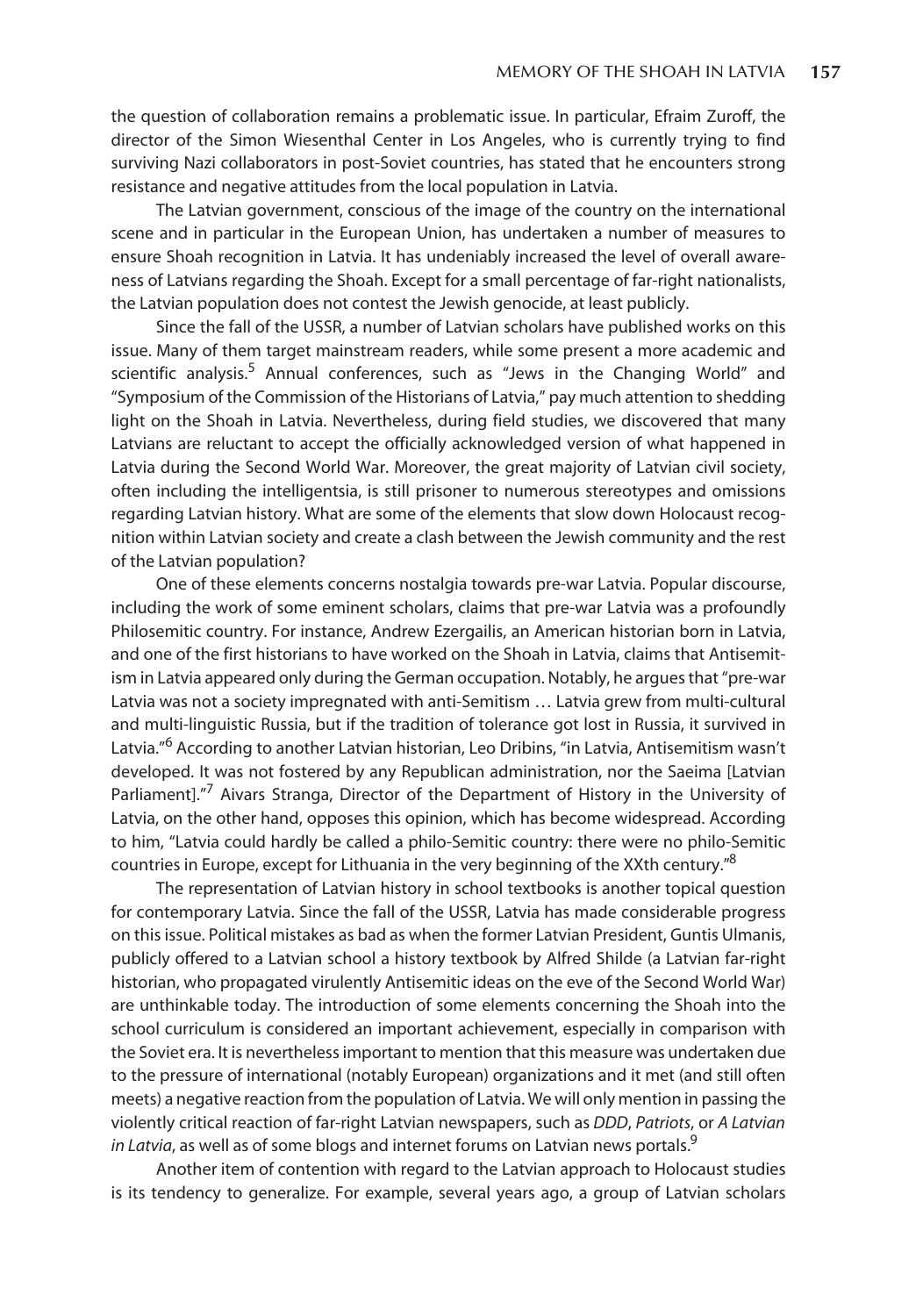created a teaching manual<sup>10</sup> with a student textbook<sup>11</sup> to study the Shoah. These books make striking generalizations. The genocide is introduced as a very remote historical event; there is little content on the Shoah in Latvia.

A complete survey of Latvian post-Soviet school history textbooks within the framework of this article is impossible, but, for example, one the most recent textbooks, *The History of Latvia in the XXth Century*, from Jumava publishing house in Riga (2004), caused an international scandal. In this book, Salaspils concentration camp (the prisoners of which, mostly Jews and Russian prisoners of war, were subjected to medical experiments) was called "Salaspils extended prison and work re-education camp," and no further detail was given.

A very thorough and complete analysis of the Shoah as presented in Latvian school textbooks was published by the Latvian political science academic Juris Dubrovskij. In his conclusion, he states that

The fact that problems still exist in Latvia can be attested to by final examinations in high schools. We can underline general tendencies in the answers of students studying in Russian or in Latvian. While the former idealize the USSR and today's Latvia is shown as a country of apartheid, the works of Latvian-speaking schoolchildren present "eternal Latvia", that is constantly being occupied … and Latvians were and still are victims of History. New methods of teaching history are only just being implemented. The nation is being formed not only by teaching about the success, but also, and maybe even more, about the tragedies, turning them from tragedies of distinct groups into national historical memory. Unfortunately, the essence of the tragedy is sometimes being transformed.

… These questions are important for any democratic State and society. But the most important is the question of moral responsibility of what is happening in a country; Is there any possibility to educate a feeling of responsibility for a State while … partially remaining silent about difficult issues? Probably not. Without also educating a feeling of responsibility Latvia can hardly become a real democratic state.<sup>12</sup>

This conclusion shows both the progress and the shortfalls of Holocaust education in Latvian secondary schools.

### **Jews and Soviet Power in Latvia**

Another historical issue, often discussed in academic research and in the media, concerns the myth of Jewish support for Soviet rule in 1940. For instance, an international historical conference on Latvia during the Second World War took place at the University of Latvia in June 2004. During the conference, a long and animated debate focused on the question of whether Latvian Jews were *tanku buchotaji* ("tank kissers"). The allusion refers to the events of June 1940, when Soviet troops occupied Latvia. According to received opinion, Latvian Jews were the ones who most welcomed the advent of Soviet power and therefore betrayed independent Latvia. In particular, one of the participants of the conference related her personal memories of 1940, including accounts of every Jew running to the streets to welcome the Soviets. Her account contradicts interviews with Latvian Jewish survivors of the Shoah. They almost unanimously maintain that while working-class Jews, along with many working-class Latvians, welcomed Soviet rule, wealthier Jews, especially from Latvian-speaking and German-speaking environments, were not looking forward to joining the USSR. Moreover, on the eve of WWII, some of the Jews preferred the prospect of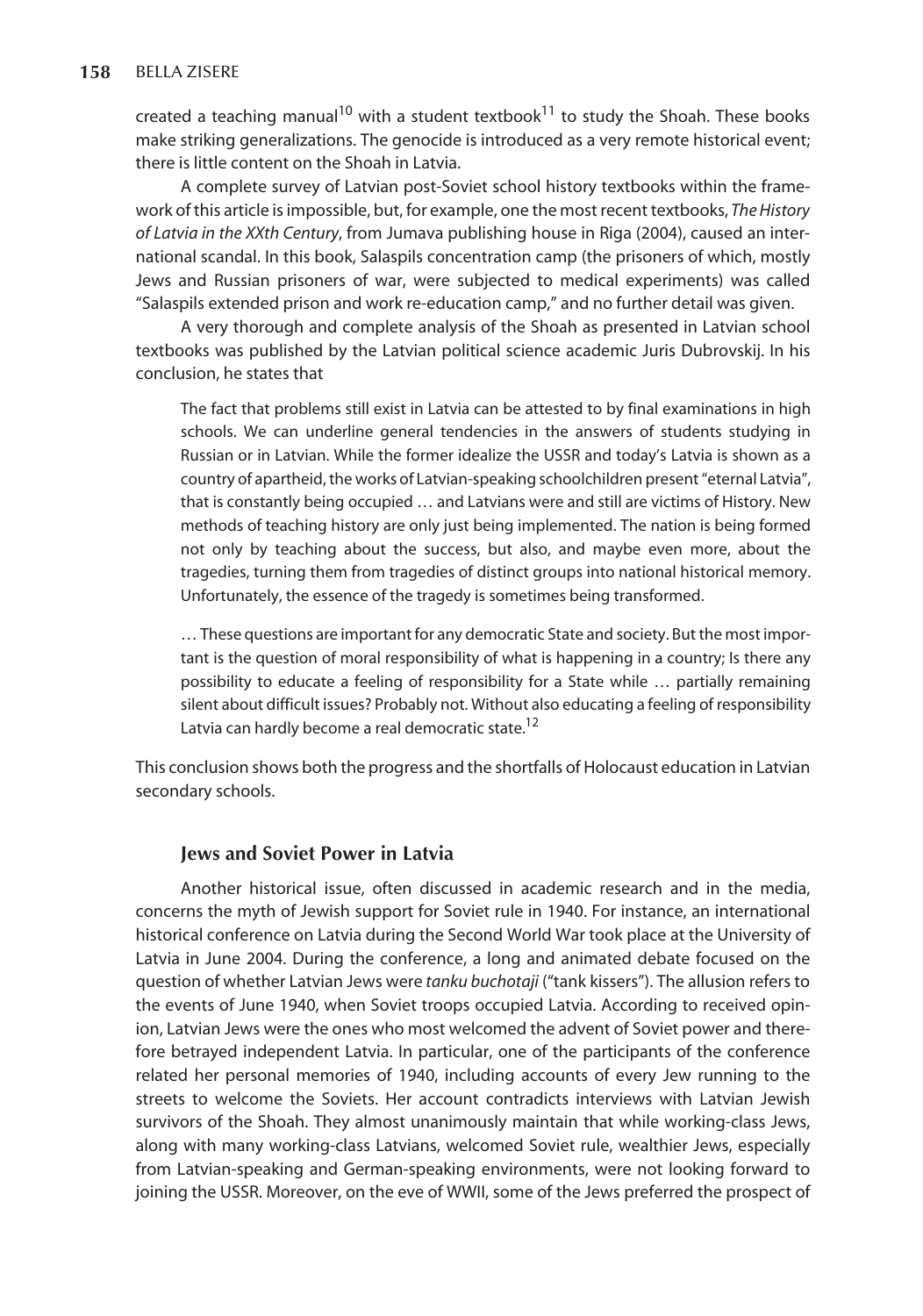being occupied by the Germans, rather than by the Soviets, considering the Germans a more culturally and intellectually developed nation.

The assumption that most Jews received benefits from Soviet control is subject to debate: Jewish property was nationalized, the practice of Judaism was restricted and many bourgeois Jewish families were sent to Siberia. The only measurable benefit consisted in the abolition of ethnic discrimination in the civil service, which was the case in independent Latvia. Many of the interviewees also mention the fact that the word *Zhids*, which means "Jew" in old Latvian language, but in Russian sounds offensive, was forbidden under the Soviets.

Far-right newspapers, such as *Latvietis Latvija*, *Patriots*, and *DDD*, uphold the belief that Jews were responsible for the Soviet terror in 1940 ("The Terrible Year"). However, the only well-known Jew involved in the deportations of 1940 was Semjon Shustin, a member of the Soviet secret police, the majority of whose members were of Russian or Latvian origin. Latvian popular opinion in general is less radical about Jewish participation in the Soviet terror. Nevertheless, a prevalent opinion is that most Latvians collaborating with the Nazis did so as a consequence of the resentment they felt about Jewish collaboration with the Soviets. This idea is not new; even during the Soviet era emigrant Latvian authors expressed similar convictions.<sup>13</sup> Nevertheless, it is disappointing to observe that this myth, common to many Eastern European countries, is still propagated in democratic post-Soviet Latvia.

Another element concerning the memory of the Shoah in Latvia is the use and abuse of the famous dichotomy Nazism / Stalinism.<sup>14</sup> Decades of the Soviet totalitarian regime in Latvia are represented as a tremendous trauma to the Latvian people (at the same time, the people tend to neutralize, if not to idealize, the radical character of the pre-war dictatorship of Karlis Ulmanis, which was also a totalitarian regime). Consequently, after the fall of the Soviet Union, Communism in general and "The Terrible Year" in particular, tended to be among the most discussed and investigated issues of modern Latvian history. The Museum of Occupation was opened in Riga. Films about that epoch were made (for example, *Baiga Vasara* [*A Terrible Summer*], 1999, telling a love story in the context of the eruption of the Second World War in Latvia).

These events are frequently compared to the Jewish Genocide during the Shoah. One of the most recent political disputes between the Latvian government and the Jewish community occurred when Sandra Kalniete, the Foreign Minister, suggested in public that dying in Soviet Gulags in Siberia was as terrible as being killed in Nazi concentration camps. This assumption outraged some Latvian Jews, who also maintain that the few Latvian Jewish survivors of the war were the Jews deported to Siberia and therefore beyond the reach of the Nazis and their collaborators. This phenomenon of bringing together the crimes of "Auschwitz and Kolyma" is described notably by French scholar Tzvetan Todorov.<sup>15</sup> He suggests that this parallel is usually rejected by the victims of Fascism, but used both by victims of Stalinism and by Fascist executioners. For the latter, bringing together these concepts can be used as a justification for their acts, whereas the victims of the Communist regime use it as an accusation. In this perspective, it is clear that making a parallel creates a conflict of interests and of social representations of these two ethnic groups: Jews and ethnic Latvians.

### **Shoah Memory among Latvians and Latvian Jews**

Having demonstrated the problems of remembering the Shoah in contemporary Latvia, it is important to mention also a considerable breakthrough that has taken place in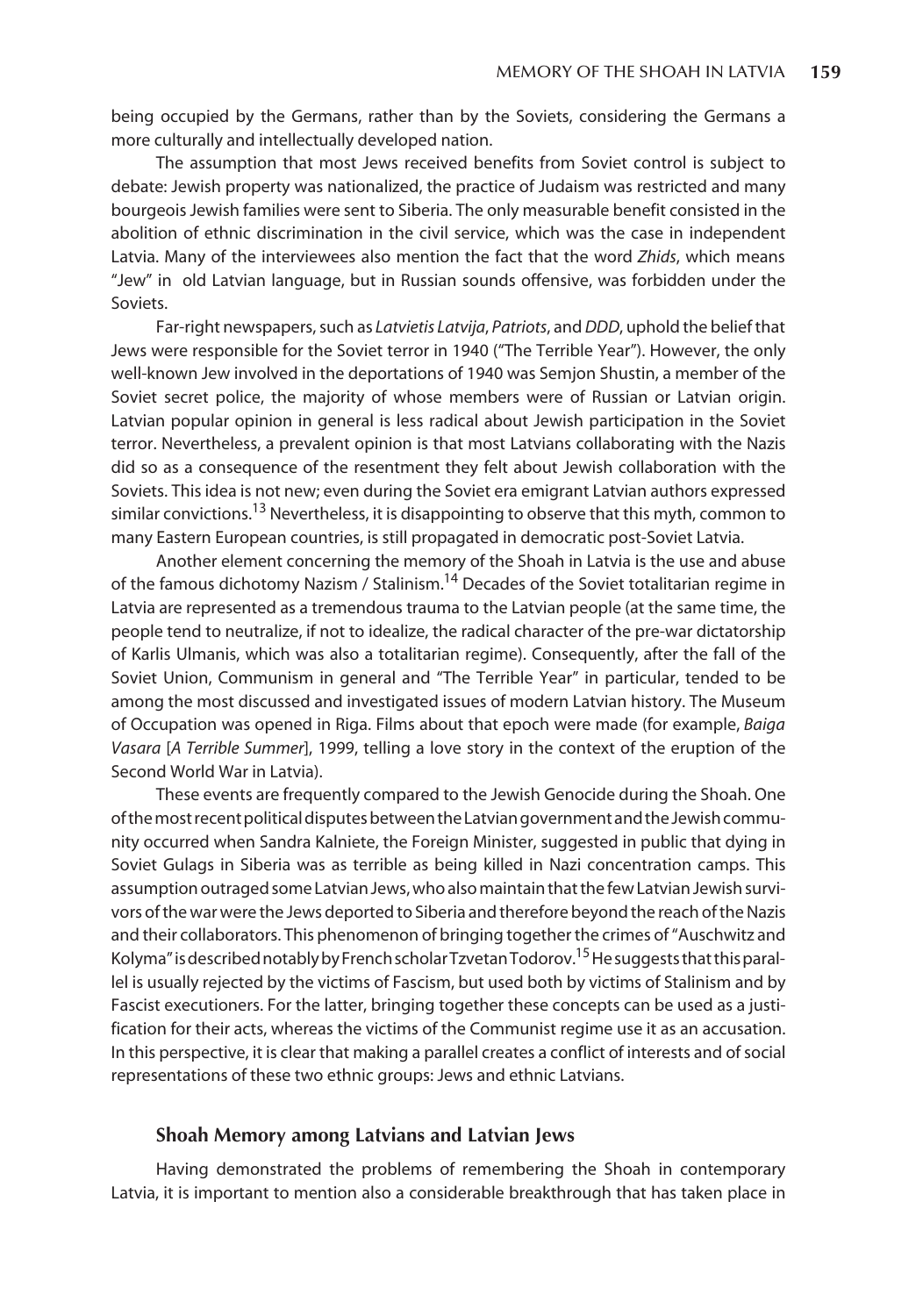the Latvian Republic during the last few years. In the first years of independence, most scholars researching the Shoah belonged to Jewish organizations. More recently, the University of Latvia has produced a number of non-Jewish scholars whose work focuses on Jewish history in Latvia and, more specifically, on the Shoah. These Latvian researchers include Rudite Viksne, Svetlana Bogojavlenska, Irene Shneidere, Dzintars Erglis, Aigars Urtans and Arturs Zhvinklis. In particular, Rudite Viksne's article on the Arajs Kommando members as seen in the KBG trial files was a fruit of thorough analysis of the newly opened KGB archives.<sup>16</sup> The same can be said about her research on the extermination of Jews in the town of Venstpils, in 1941. In addition, the newspaper articles written by young Latvian journalists on memorial dates are more in-depth and rigorously researched than articles that appeared in the first years of independence.

No exhaustive conclusion can be made regarding the perception of the Shoah in contemporary Latvian civil society. On one hand, progress has evidently been made in comparison with the Soviet era and the years of Perestroika and early independence. On the other hand, public discourse in Latvia often remains either hostile or uninformed about what took place. Some of the important aspects of Latvian history are still being omitted or misinterpreted. Nevertheless, if in the first years of independence we could only talk about the progress on the governmental level, the most recent progress is represented by the emergence of a number of young, "post-Soviet" Latvian political scientists and historians who are willing to study the issue of the Shoah in Latvia. Even though this new-found interest may also be fostered by the possibility of obtaining grants from international organizations, the first important step, i.e. the assimilation of the issue by at least part of the Latvian intellectual elite, has probably been accomplished.

While this process occurs among Latvian elites, how has the memory of the Shoah been transformed within the Jewish community of Latvia?

During the Soviet era, the memory of the Shoah became one the most important elements of Jewish identity in Latvia. The post-war generation, educated under the doctrine of scientific atheism, generally didn't maintain Jewish traditions. A sense of victimhood was accentuated by the officially Antisemitic politics of the Soviet administration. Refusal of the Soviet state to accept the Shoah as part of Jewish memory, refusal to authorize Jewish emigration from the USSR, and anti-Israeli policies were encompassed in the more general phenomenon of state Antisemitism. Soviet Jewish identity was therefore shaped as a response to these three issues.

The elderly, who themselves witnessed the Shoah in Latvia, were often reluctant to talk about it, either afraid of troubles that doing so could cause in Soviet Latvia, or traumatized by their experiences. Nevertheless, even their vocabulary often contained allusions to the genocide. For instance, one of our interviewees remembers her mother referring to people she really hated as "Arajs" (an allusion to the Araja brigade).<sup>17</sup>

During the decades of Soviet rule, Latvian Jews organized regular meetings in Rumbula (the site of a massacre of approximately 25,000 Latvian Jews). Most Latvian Jews listened to the songs of Soviet dissident bards about the Jewish genocide, and read *The Diary of Anne Frank*, one of the rare books related to the Shoah published in the USSR.18 At the same time, as mentioned above, the majority of them never talked about the Shoah in public, afraid of trouble from the authorities. While refusing to forget, many Latvian Jews nonetheless conformed to the Soviet policy of official silence.

As the official regime changed after Perestroika, what happened to Jewish selfdetermination in Latvia?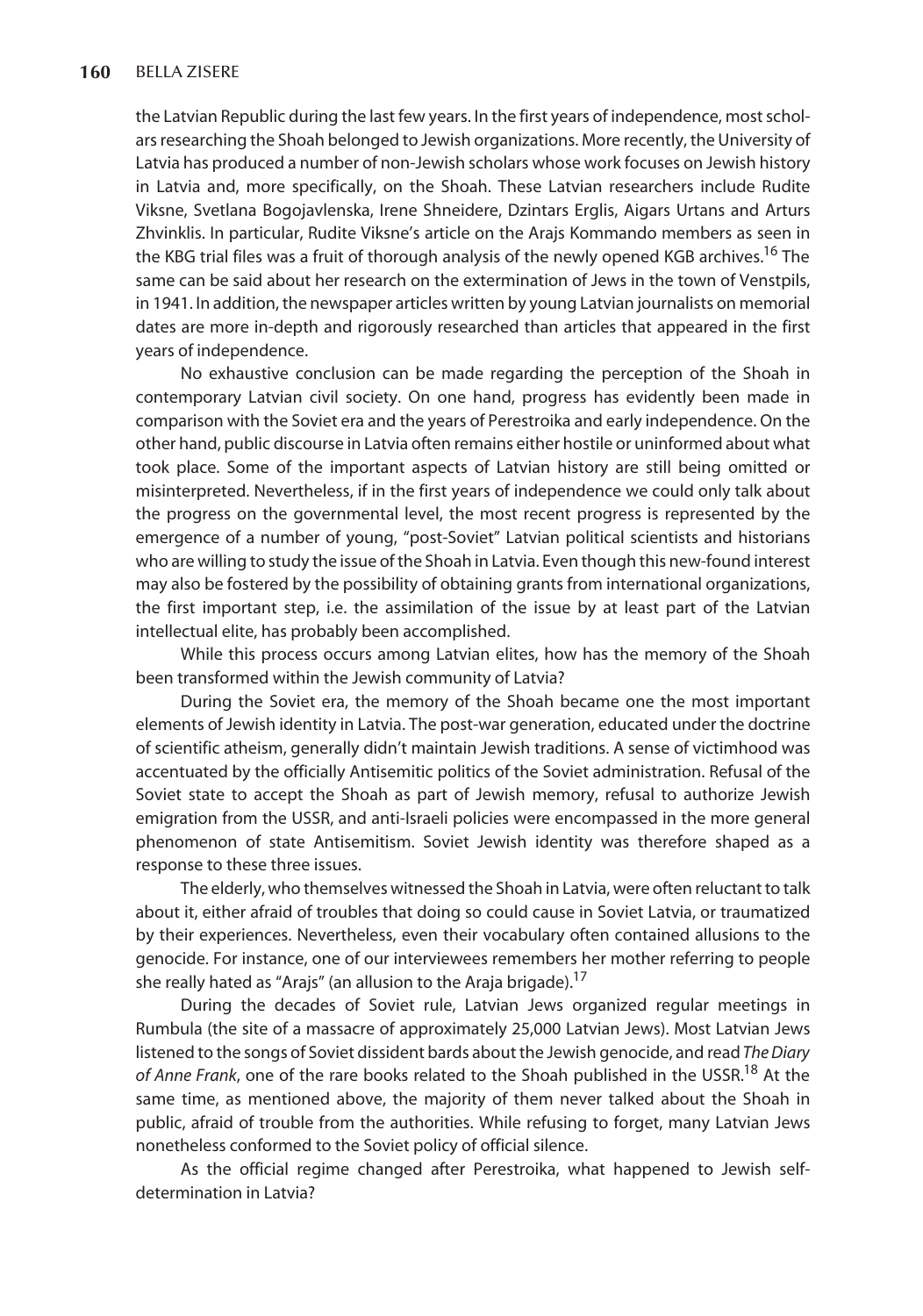As already noted, during the Soviet regime Jewish identity was shaped by negative and positive features. On the negative side were official Antisemitism, the non-recognition of the Shoah and the refusal to let Jews emigrate. Unifying elements were the memory of the Shoah, attachment to the State of Israel, and a sense of exclusiveness resulting from the discrimination. In independent Latvia, the situation is different. Official Antisemitism amongst Latvia is insignificant; therefore, my hypothesis is that the level of perceived Antisemitism amongst Latvian Jews has decreased dramatically since the fall of the USSR. As far as the bond to the State of Israel and the desire to emigrate is concerned, since most Jews who felt a profound bond with Israel emigrated during the "great emigration" in the 1990s, attachment to Israel is less central for contemporary Latvian Jewish identity than it was several decades before.<sup>19</sup>

As far as collective memory is concerned, the situation is more complicated. After the independence of Latvia in 1990, the relationship between Latvian Jews and their collective memory changed. On the one hand, Latvia recognized their right to remember the Shoah: people who participated in commemorations and talked about the genocide in public no longer risked their careers. Monuments to the victims of the Shoah were erected, the latter no longer hidden behind the denomination of "peaceful Soviet citizens."

On the other hand, the recognition of the Shoah in Latvia coincided with a certain reevaluation of the Latvian past. What was considered impossible during the Soviet era became accepted in independent Latvia. For instance, the word *Zhids* (translated from Latvian as "Jew" but also as "Kike") was considered offensive and was removed from the Latvian language. The debate on re-introducing this word emerged in Latvia several years ago, with numerous Latvian politicians and intellectuals involved. For Latvian Jews, this word is associated with Latvian Antisemitism on the eve of the Second World War, and, consequently, with the Shoah.

After the fall of the USSR, former members of the Latvian Legion (part of the German Waffen SS, either conscripted or having freely volunteered during the war) have organized annual parades in the centre of Riga since independence. These parades are usually held with the authorization of the authorities. As recently as March 2005 the Legionnaires received permission to parade in the center of Riga.

Such events refresh the memory of the genocide within the Jewish community, and provide an incentive for Latvian Jews to continue the work of memory and show the importance of this work in contemporary Latvia. Moreover, this activity is nowadays perfectly legitimate. Therefore, it could be hypothesized that the memory of the Shoah might occupy a different place in Latvian Jewish identity in the post-Communit era. Instead of being a part of "Jewish response," often clandestine, to the Antisemitic authorities, it might be transformed into an epistemological interest, a kind of "civic religion," based on reading and research, as is often the case in Western European countries.

Our field studies, conducted over the past three years in Latvia, tend to refute this hypothesis. Most Latvian Jews claim that Shoah memory is a crucial element of their Jewishness.<sup>20</sup> The rare representatives of the Jewish community for whom the memory of the Shoah is no longer framed by Soviet ideology, are either scholars working on the question or religiously orthodox Jews. Religious Jews claim that the memory of the Shoah is not an important element of their Jewishness, in comparison with Judaism. Since such individuals are numerically insignificant in Latvia (there are usually no more than 10–20 people in the Riga synagogue on Shabbat and no more than ten people in the Riga Beit Midrash or study hall, their response would appear anomalous for Latvian Jewry as a whole.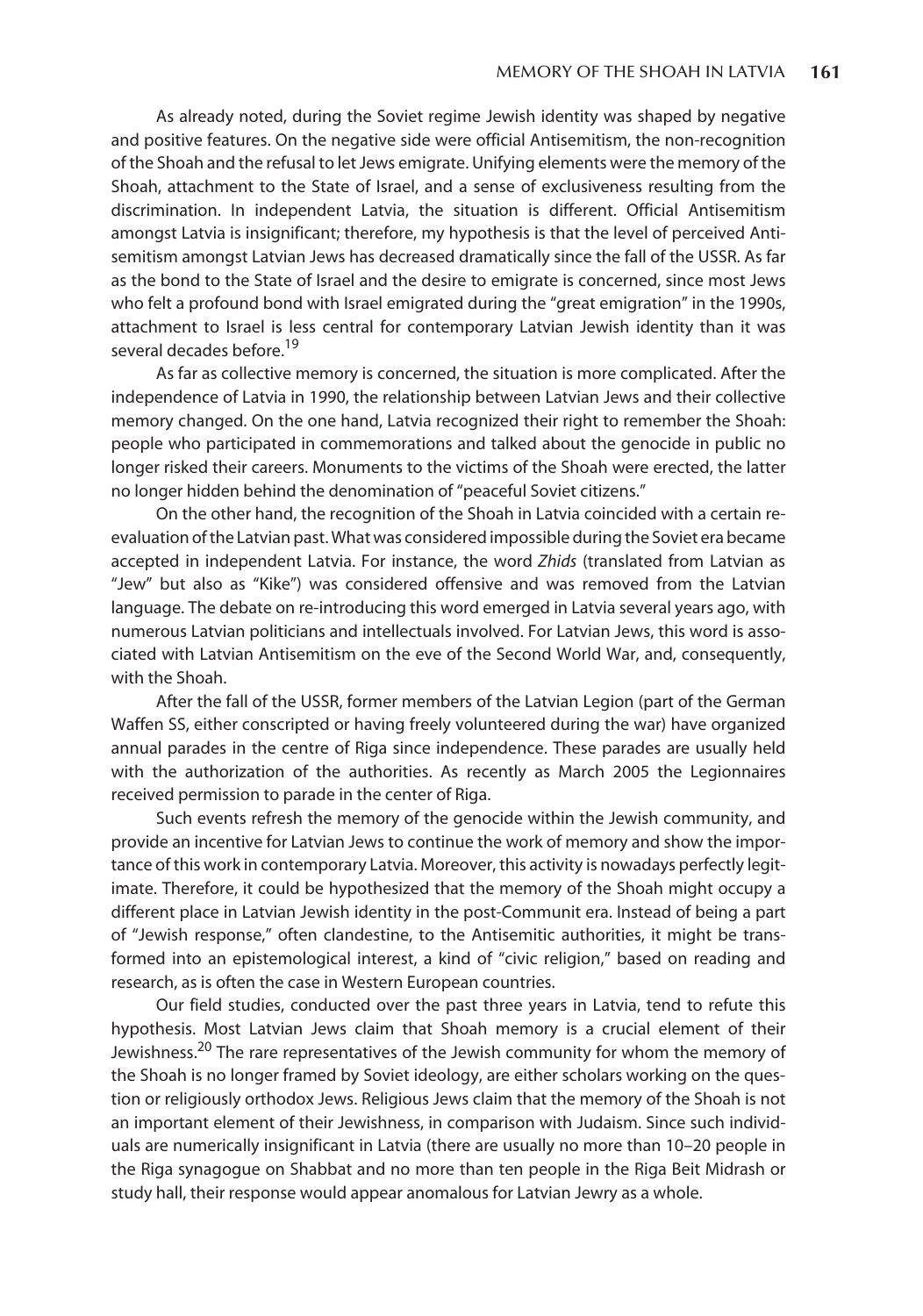As far as the so-called intellectual elite are concerned, a number of Jews started studying the issue thoroughly after the fall of the USSR. It is noteworthy that the Jewish museum in Riga was created thanks to the efforts of Latvian historian Margers Vestermanis and other activists. It is important to observe that in recent years Jewish and non-Jewish scholars have begun to work together, notably in the Riga Jewish Museum and in the Center of Judaic Studies at the University of Latvia. For instance, they insisted on erecting a monument to the most famous Latvian savior of Jews, Zhanis Lipke.<sup>21</sup> Besides that, thanks to their efforts, the Riga municipality agreed, after long debate, to inscribe a remark about "local collaborators" on the monument in Rumbula forest, erected in 2002.<sup>22</sup>

As for the rest of the population, interviews showed that Latvian Jews remain, to a great extent, prisoners of Soviet logic. Most of the interviewed Latvian Jews claimed that memory of the Shoah was important for them. However, the surprising paradox was the fact that this memory was still inseparable from the perception of oneself as a foreigner, in some way excluded from the rest of the society. For example, a survivor, H.F., admits,

I don't like when they talk about Jews, even if it is linked to the parades of the legionnaires. It doesn't make any sense. I don't like talking about it in the public. For my son, it's not a problem. For me, it is.23

R.S., also a survivor of the Shoah, declares,

I don't think that trials against Nazi collaborators have to take place now. The Wiesenthal Center is often chasing people who already were sentenced during the Soviet era, and above all, it fosters Antisemitism … I think that in Jewish schools, there should be a subject about the memory of the Shoah. In Latvian schools some information might be introduced. Kids know so little, what can a common teacher teach them? … The most important: it should not cause any Antisemitism.<sup>24</sup>

S.P., born after the Second World War, is active in the community. She organizes guided tours to Jewish memorials in Latvia and monitors the course on the Shoah in Europe which is offered by Hebrew University for Latvian Jewish students. Her point of view is similar:

The important thing is not to get involved into politics if you are Jewish. … I think that guided tours to Jewish memorials should not be organized for non-Jews. You never know what Gentiles are thinking about when they are listening. They are potentially dangerous. Especially Latvians. Russians, at least, are more sincere, even if it can mean less polite, not to say ruder.

The *perceived* Antisemitism among members of the Jewish community is thus dramatically higher than the level of actual Antisemitism in contemporary Latvia.

It is clear that members of the Jewish community of Latvia attach much importance to the memory of the Shoah. At the same time, only a very limited part of the community produces any real work of memory, publishing articles, organizing conferences, talking about the Shoah in public and negotiating with the government (like, for example, the group of young Jewish students, preoccupied by the memory of their community, who participated in renovation of the old Jewish cemetery in Riga).

The remaining majority is either ruminating about the past without talking about it in public (as is the case mainly of elderly people) or more or less ignorant of the question (mainly the younger generation). For many Latvian Jews, memory of the Shoah, undeniably important, is tightly linked to the Antisemitism of the surrounding society. Moreover, it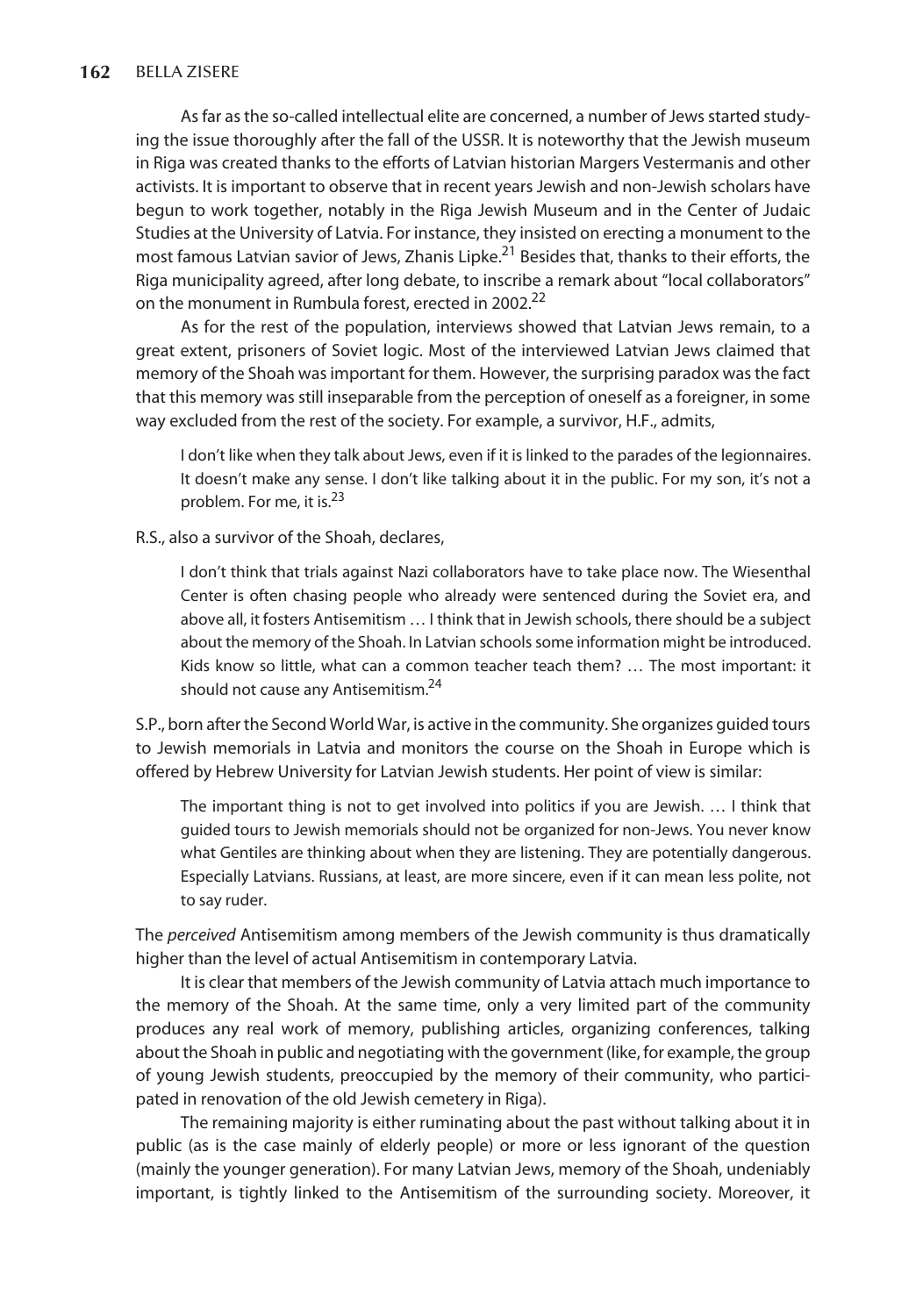corresponds to a subject that should not be discussed in public and definitely not with non-Jews. The opinion that talking about the Shoah and teaching schoolchildren about what happened can only harm the Jewish community of Latvia, who are assumed to be living in a hostile society, is widespread. This is not a surprising conclusion considering that elderly people constitute the majority of the Latvian Jewish community.

#### **Conclusion**

The transformation of the memory of the Shoah in Latvia after the fall of the USSR is quite paradoxical. We can observe a certain number of positive changes and measures implemented in order to promote the work of memory of the Shoah in Latvia. If in the first years of independence, these activities were motivated solely by international organizations, today we can observe that some work is being performed by the native intellectual elite.

At the same time, the great majority of people remain prisoners of a subjective and partial vision of the Shoah. The majority of ethnic Latvians (including intellectuals) still adopt a nostalgic approach to the past and do not contest the myth of Jewish Communist power on the eve of the Second World War. They often generalize the Shoah, repress the details and fail to separate the Jewish genocide from the wave of deportations of Latvians to Siberia in 1940.

Most Latvian Jews, in turn, remain generally inactive, reluctant to discuss or promote the issue, or to support education about the Shoah in Latvian schools. Many of those who join the Association of Former Prisoners of the Ghetto do so exclusively in order to receive its financial benefits. They perceive themselves as being implicitly excluded from a wider society that is Antisemitic in its essence and therefore potentially dangerous.

Yet steps forward have undoubtedly been made in recent years. A number of people, generally from academia and usually born after the Second World War, are increasingly involved in producing real work of memory in Latvia. It is unimportant whether their zeal is stimulated by their personal background, mere curiosity or the availability of financial grants. As for the masses, Latvian or Jewish (if the Latvian Jewish population of approximately 12,000 people can be called "masses"), the issue of the Shoah remains a source of misunderstanding and latent inter-communal conflict. Still central for Latvian Jewish identity, still embarrassing for Latvian collective memory, the Jewish genocide in Latvia remains the issue where research and logic are often replaced by passion and omission.

#### **NOTES**

- **1.** From Russian *kulak* (fist), a word used to mark out prosperous peasants, who were considered "class enemies."
- **2.** Levin, "Some Basic Facts on Latvian Jewry."
- **3.** Ibid.
- **4.** Ezergailis, *Holokausts vacu okupetaja Latvija*.
- **5.** For example, Leo Dribins's historical works on Antisemitism in Latvia and on Latvian–Jewish relations.
- **6.** Ezergailis, *Holokausts vacu okupetaja Latvija*. This and all other translations from the Latvian are my own.
- **7.** Dribins et al., *Latviesu ebreju kopiena*, 41.
- **8.** Stranga, *Ebreji un diktaturas Baltija*, 154.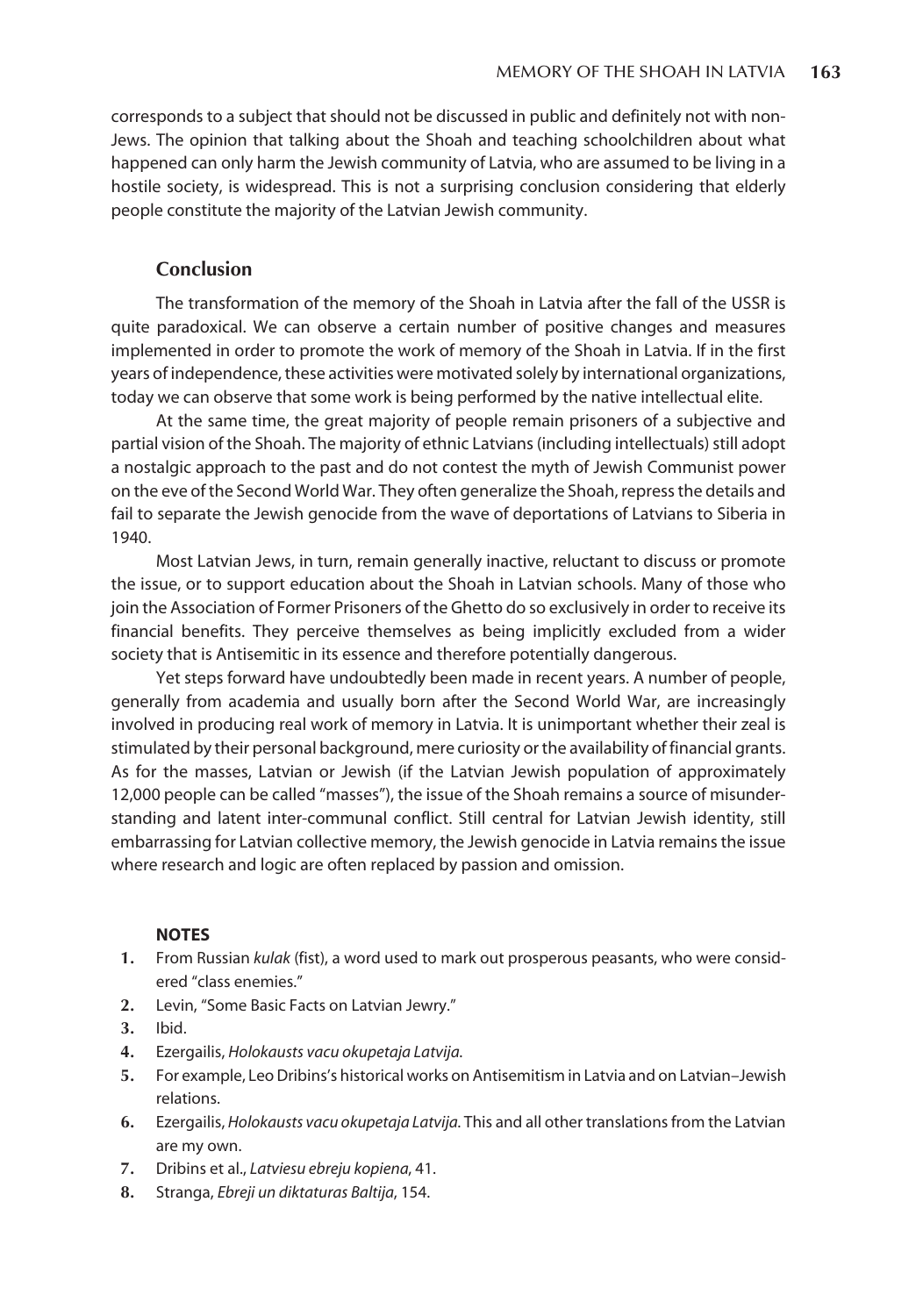- **9.** See, notably, internet forums of the leading Latvian news portal Delfi ((rus.delfi.lv) and 〈www.delfi.lv〉) in Russian and in Latvian. Articles concerning the Holocaust in Latvian school manuals (for instance, an article by Lato Lapsa on January 28, 2005, available online at 〈http://www.delfi.lv/news/comment/comment/article.php?id=10194386〉 (accessed 7 November 2005) have provoked animated debate.
- **10.** Ieva, *Holokausts*.
- **11.** Ieva et al., *Holokausts*.
- **12.** Juris, *Kholokost v latviiskikh uéebnikakh istorii*.
- **13.** For instance, see Lejins, *Latvian–Jewish Relations.*
- **14.** On the dichotomy Nazism/Stalinism, see notably Arendt, *Origins of Totalitarianism* and *Le système totalitaire*.
- **15.** Todorov, *Abuse of the Memory*.
- 16. Rudite, "Arāja komandas dalībnieks pēc padomju tiesas prāvu materiāliem."
- **17.** Interview with F. in Riga, July 2003.
- **18.** For example, Alexander Galitch, whose songs about the Shoah became extremely popular among Soviet, and, particularly, Latvian Jews.
- **19.** Field studies show that attachment to Israel remains nevertheless relatively significant for members of today's Latvian Jewish community. Most of the interviewees claim that they feel a special bond with Israel and consider that it is important to help the State of Israel. This claim is often linked to the affirmation that one must remember the Shoah. This interesting paradox was revealed by James E. Young in his article "Holocaust Memorials in America," explaining this phenomenon using the example of American Jewry:

In fact, without the traditional pillars of Torah, faith and language to bind them, the majority of Jews in America turned increasingly to the Holocaust as their vicariously shared memory … For many Jewish Americans, the point of common identification with the Jews of Israel seemed to lie in their potential destruction. In a perverse way, love of Israel and Holocaust memory now seemed to be two sides of the same coin: the more acute the Holocaust memory, the greater the fear that Israel now stood on the brink of another Holocaust.

This observation can also be made about Latvian Jews.

- **20.** This phenomenon seems to persist in other countries of the former Soviet Union. Zvi Gitelman, in his article "Thinking about Being Jewish in Russia and Ukraine," shows that "remembering the Holocaust" remains more important for Russian and Ukrainian Jews than any other identity referent, except for "defending Jewish honour and dignity" and "being proud of one's nationality."
- **21.** Zhanis Lipke, a labourer from Riga, saved several dozens of Jews from the Riga ghetto and Riga Kaiserwald concentration camp. He was awarded the title of Righteous among Nations.
- **22.** The inscription on the Rumbula monument today reads, 'Here in the forest of Rumbula, on November 30 and December 8 1941, Nazis and their local collaborators shot dead more than 25000 Jews , the prisoners of the Riga ghetto—children, women, and old people.'
- **23.** Interview with H.F., Riga, June 2004.
- **24.** Interview with R.S., Riga, June 2004.

#### **REFERENCES**

Arendt, Hannah. *The Origins of Totalitarianism.* New York: Harcourt Brace, 1966. —. *Le système totalitaire.* Seuil, 1972.